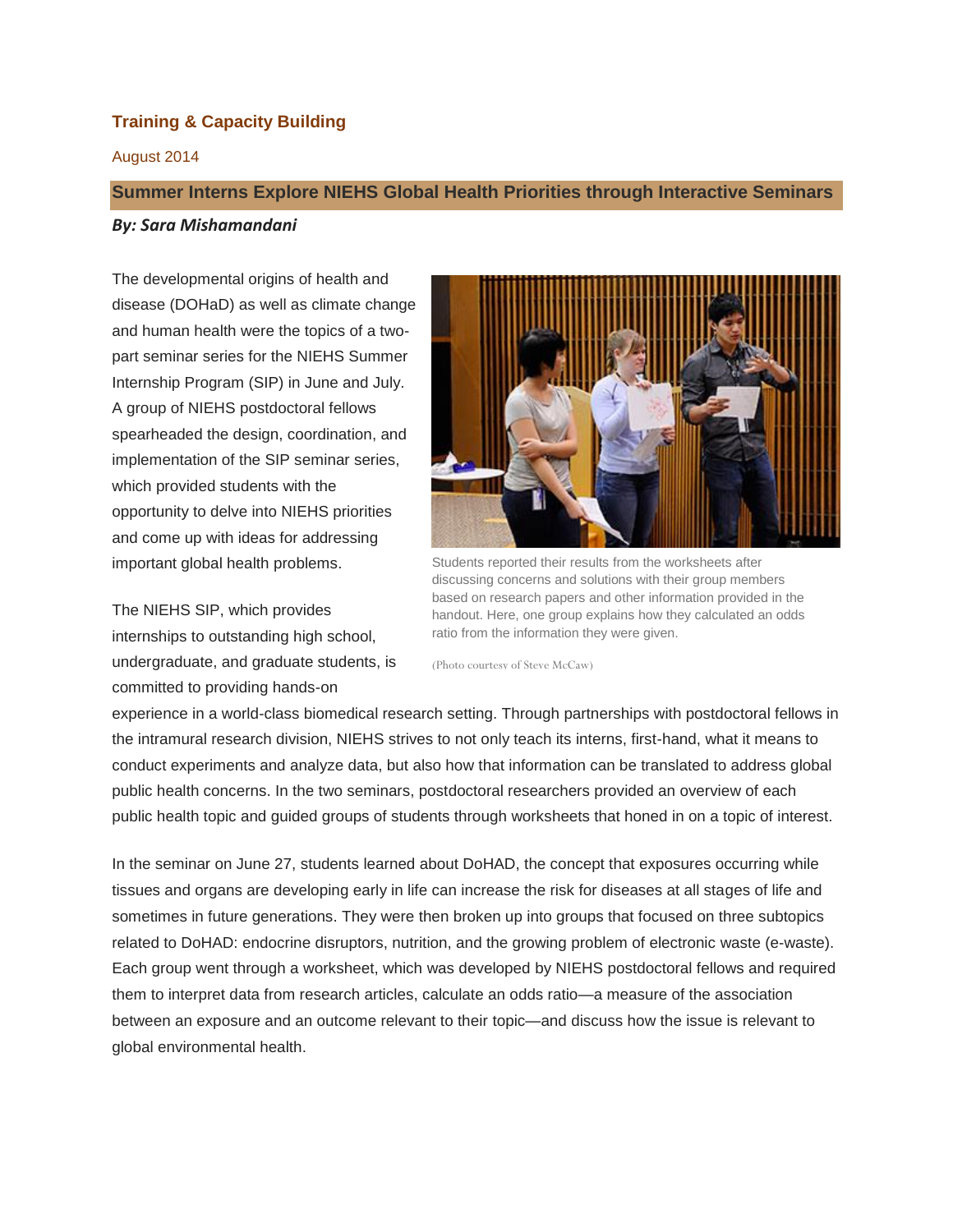"I haven't really heard talks like this before about global health. It was very different from the work I am doing here for the summer, and I learned a lot," said Vicki Wang, a rising senior at William G. Enloe High School, who is working at NIEHS with Greg Travlos, Ph.D., on hematology projects for the summer. "I really enjoyed being able to read the papers and come up with ideas that may help solve issues with global e-waste."

The July 10 seminar shifted focus to climate change and human health and incorporated categories from the NIEHS report *A [Human](http://edit:9992/Rhythmyx/assembler/render?sys_contentid=4383&sys_revision=5&sys_folderid=19594&sys_context=0&sys_siteid=305&sys_variantid=655&sys_authtype=0) Health [Perspective](http://edit:9992/Rhythmyx/assembler/render?sys_contentid=4383&sys_revision=5&sys_folderid=19594&sys_context=0&sys_siteid=305&sys_variantid=655&sys_authtype=0) on Climate Change* as subtopics for breakout groups: airway diseases including asthma, cardiovascular disease and stroke, foodborne diseases and nutrition, vectorborne and zoonotic diseases, waterborne diseases, and weather-related morbidity and

research papers on their assigned subtopic and outlined possible ways to mitigate the problem or adapt to it, both on a personal level and a global scale.

## **Translating research into policy**

After students presented their worksheet results in the DoHAD session, John Balbus, M.D., discussed his work to translate science conducted by NIEHS intramural staff and extramural grantees into global policies and treaties. He specifically discussed the World Health Organization (WHO) Collaborating Centre for Environmental Health Sciences, a new collaboration between NIEHS and the WHO aimed at providing a focal point and resource for NIEHS to fulfill its strategic goals



Bonnie Joubert , Ph.D., (right) a research fellow in the epidemiology branch, was the group lead for the DoHAD session, collaborating with other postdoctoral fellows to develop the overview and the worksheets. She explores DoHAD in her research through the Norwegian Mother and Child Cohort Study (MoBa). In addition to presenting an overview of DoHAD, Joubert also made rounds with other fellows during the group breakout session to answer questions and provide input.

(Photo courtesy of Steve McCaw)

mortality. After going through their worksheets, students discussed the concerns they identified from



Sara Andres, Ph.D., visiting fellow in the Genome Stability Structural Biology group, led the team of postdoctoral fellows that developed problem-based materials and the presentations for the climate change and health session.

(Photo courtesy of Steve McCaw)

in global environmental health. DoHAD and climate change and human health are two focus areas of the WHO Collaborating Centre.